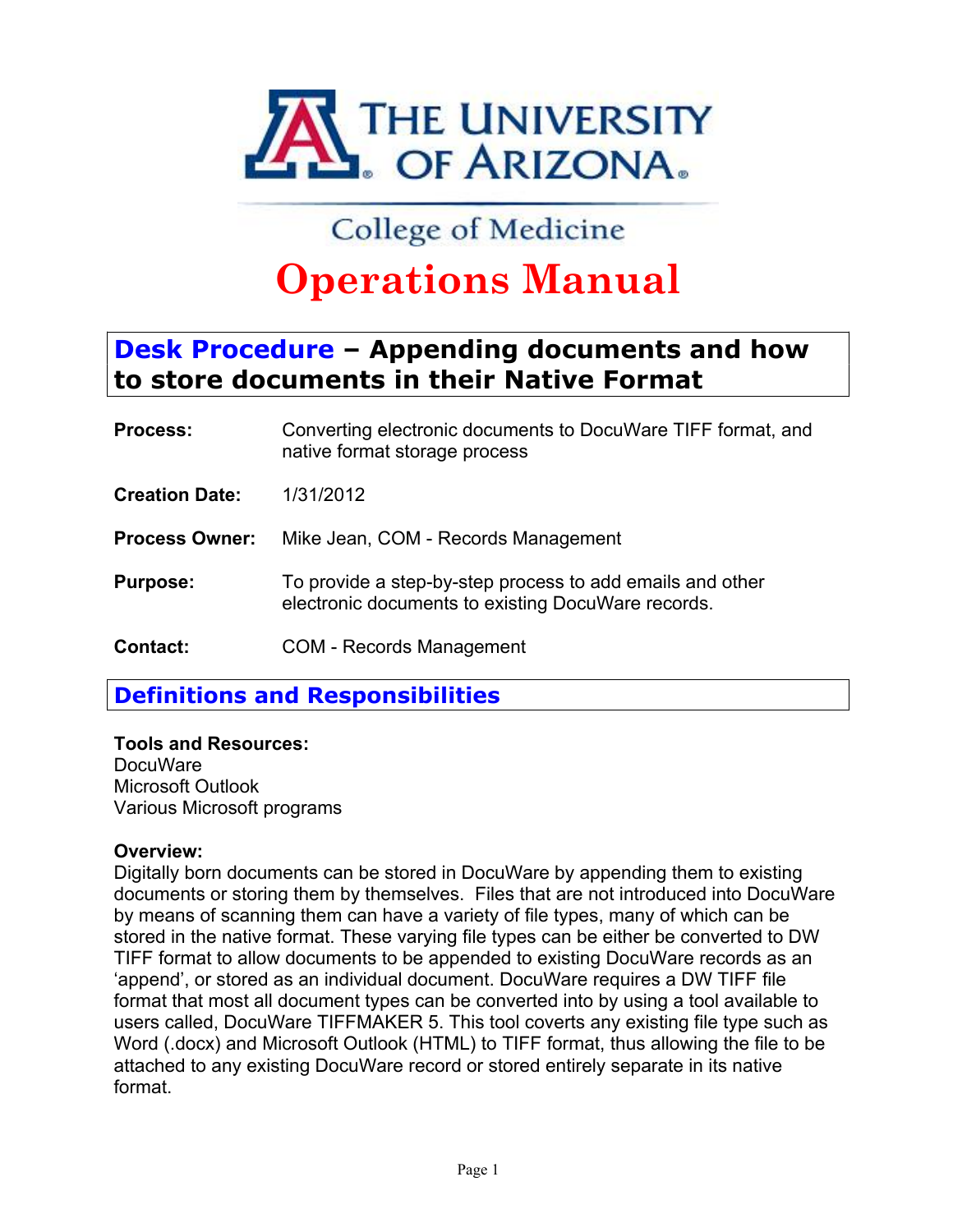#### **Responsibilities:**

Responsibilities:<br>All DocuWare users are responsible for appending any correspondence such as email<br>or additional documentation to related documents in DocuWare using the TIFFMAKER<br>5 Printer. **Responsibilities:**<br>All DocuWare users are responsible for appending any correspondence such as email<br>or additional documentation to related documents in DocuWare using the TIFFMAKER<br>5 Printer.<br>**Other Related Documents and** 5 Printer.

### **Other Related Documents and Forms**

**List supporting documents, other university and external documents that provide relevant information to this procedure.**

| University Related Documents and Forms | <b>Other Related Documents and Forms</b>                                                                                                                        |
|----------------------------------------|-----------------------------------------------------------------------------------------------------------------------------------------------------------------|
| Flowcharts:                            | Websites:                                                                                                                                                       |
| Websites:                              | Forms:                                                                                                                                                          |
| Forms:                                 |                                                                                                                                                                 |
| <b>Other Related Procedures:</b>       |                                                                                                                                                                 |
| <b>Process</b>                         |                                                                                                                                                                 |
| 1.<br>within its own separate window.  | If you have a document such as an email that needs to be appended to a record<br>within DocuWare, double click on the email quick view link to expand the email |
| menu and select Print.                 | a. Once the document or email is open in its own window, proceed to the File                                                                                    |
|                                        | b. Within the print options menu select 'Print'. You'll need to select the printer                                                                              |

- 1. If you have a document such as an email that needs to be appended to a record within DocuWare, double click on the email quick view link to expand the email within its own separate window. b.<br>
b. Whate a document such as an email that needs to be appended to a record<br>
b. Within the print options menu select 'Print'. You'll need to select the printer<br>
a. Once the document or email is open in its own window, p document such as an email that needs to be appended to a record<br>Tare, double click on the email quick view link to expand the email<br>separate window.<br>The document or email is open in its own window, proceed to the File<br>and
	- menu and select Print.
	- called DocuWare TIFFMAKER 5.
		- i. By selecting TIFFMAKER 5 the email will be converted from a successfully be stored in a DocuWare file cabinet.
		- ii. Click Print.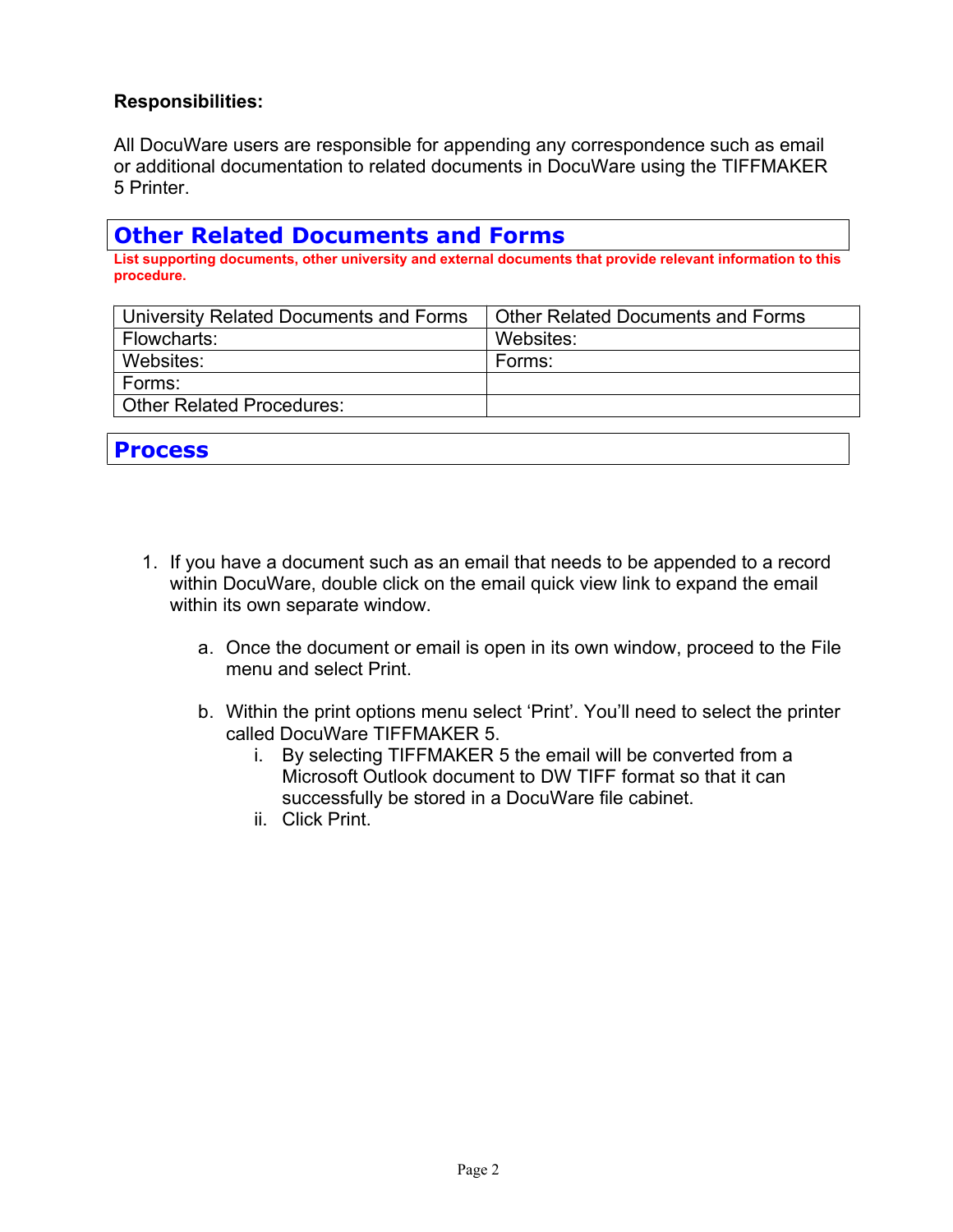

**Note:** Every DocuWare user has been assigned an electronic basket within DocuWare based off their assigned user name in the College of Medicine's Active Directory (e.g. John Doe's basket would be titled jdoe).

- 
- d. From your basket, you can either add all necessary index values and store the document directly into the DocuWare file cabinet, or you can append the document to an existing file already stored in a file cabinet.
- e. If you append a document, place an electronic 'Append' stamp on the first page of the document.
	- i. Public Stamps are located on the left side of the DocuWare Viewer. Hover over the stamps to see a description on their title.
		- $^1\text{A}$ 盐 ュ 色 包
	- ii. This stamp will provide information such as who appended the document and what day and time it was appended.

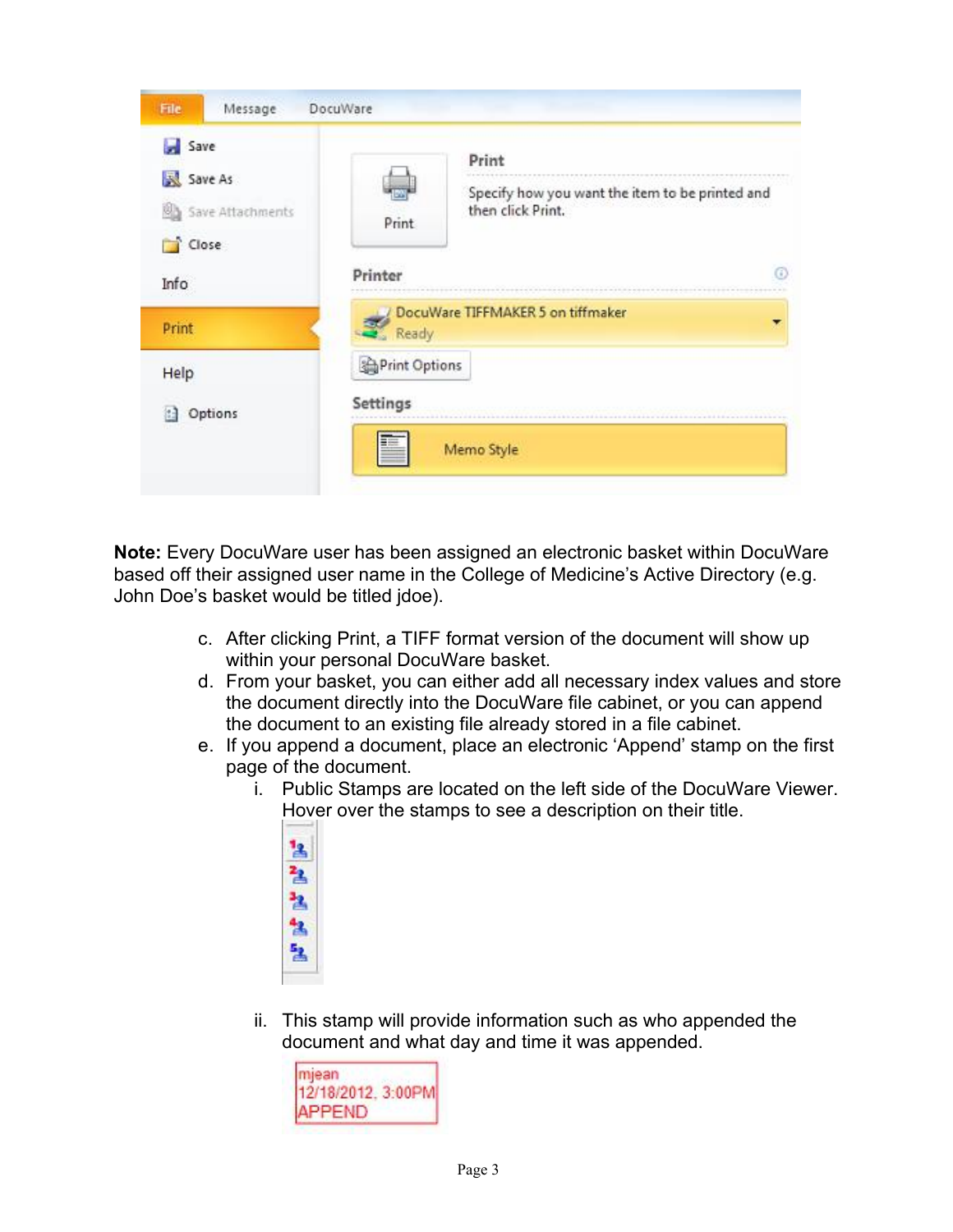- 2. Next, search the DocuWare file cabinet for the DocuWare record you want to<br>append the document to.<br>a. The Results List will open displaying your search hits. append the document to.
	- a. The Results List will open displaying your search hits.
	- b. From the Results List, select the record you want to append the email to.
	- c. Next, select the TIFF image of the document/email you printed to your personal basket using the Tiffmaker printer option.
	- d. Note: Ensure that both the DocuWare entry and the TIFF version of the

email are selected before clicking the Append icon **6**. The TIFF document in your basket will appear highlighted blue and the DocuWare entry will appear black as seen below.

| pul DocuWare mjean - [mjean]                                                                                                                                      |                                                    |                                                                                                                                                                                                                                                                                                                                           | <b>CALL OF BUILDING</b>                   |
|-------------------------------------------------------------------------------------------------------------------------------------------------------------------|----------------------------------------------------|-------------------------------------------------------------------------------------------------------------------------------------------------------------------------------------------------------------------------------------------------------------------------------------------------------------------------------------------|-------------------------------------------|
| C File Edit Store Options Window                                                                                                                                  | 昌三日日<br><b>DI</b><br>围<br>粵                        |                                                                                                                                                                                                                                                                                                                                           | $ 0x$                                     |
| commitment<br>commit auto<br>phe resident<br><b>Cristica inco</b><br>sean's offic<br>peruits<br><b>CONTRACTOR</b><br>student reco<br>firoutly affai<br>commitment | <b>REE AN</b><br>0000008.00                        | II Result list - "Standard Search Dialog" - RM TESTER - 1 Hit(s)<br>●×名標講師■→ 字 # ①<br>$= 25$<br><b>Mill</b><br>$\vert \mathbf{H} \vert$<br><b>H</b><br>Name (Student or Employee)   ID Number (EID or SID)<br>Doc Type (major)<br>Doe Nun<br>ber<br>WEISA WILDEAT<br>500500500<br>5254525<br>$\mathcal{A}$ .<br>m<br>Setings<br>End<br>出吻 | 圣<br>33.<br>Doc<br>PERSONNEL RECORDS BACK |
|                                                                                                                                                                   | Documents: 1 Pages: 1 Marked documents: 1 Pages: 1 |                                                                                                                                                                                                                                                                                                                                           |                                           |
|                                                                                                                                                                   | 3. Lastly, click the Append button.                | a. The email/document has been successfully appended when a lower case<br>'a' appears in the left column of the Results List on the record.                                                                                                                                                                                               |                                           |

- Lastly, click the **Append** button.3.
	- a. The email/document has been successfully appended when a lower case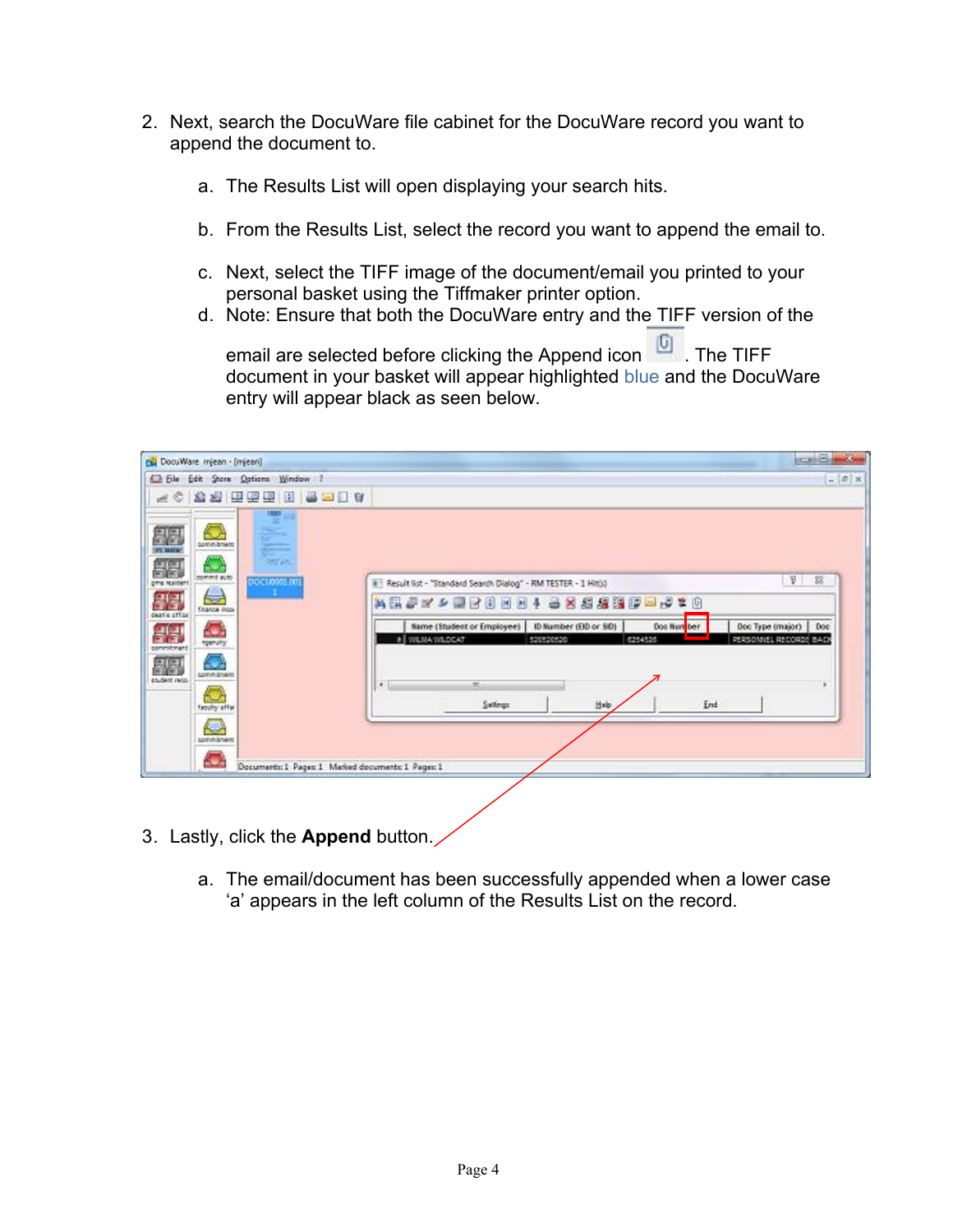|        | <b>Vendor Name</b> | <b>Vendor Number</b> | PO Humbe |
|--------|--------------------|----------------------|----------|
| a TEST |                    |                      |          |
|        |                    |                      |          |
|        |                    |                      |          |
|        |                    |                      |          |
|        |                    |                      |          |
|        |                    |                      |          |
|        |                    |                      |          |
|        |                    |                      |          |
|        |                    |                      |          |

- b. The document/email record has been successfully appended!
- c. You now need to manually delete the document from your basket that printed using TIFFMAKER.
- 4. Storing a Microsoft Office documents in Native Format.
	- a. This is as simple as dragging the file from your desktop into your DocuWare basket.
		- i. Once a document has been dragged into your DocuWare basket you can click on it to highlight it blue. Be sure you have the proper file cabinet selected by single-clicking the cabinet to highlight its name blue.
		- ii. Next, click on Store in the toolbar on your main DocuWare window.
		- iii. Enter all required index data for storage.
			- 1. Make sure the 'delete from basket' box is checked in the storage dialogue window. This will commit the document you are storing into the file cabinet and instantly make it available for other users in your office.
			- 2. Click 'OK'.
	- b. To store a document in its native format (Excel, Word, PowerPoint) just click & drag the file without opening it into your basket. From here, select the document along with the appropriate file cabinet and click on Store.
		- i. Add all necessary index field information and click OK to commit the file into the file cabinet.
	- c. To retrieve the document for editing you will need to enter required search criteria in the cabinet's search dialogue.
		- i. Right-click on the file within the Results List to open any file in its native format so that you may edit or modify the document.